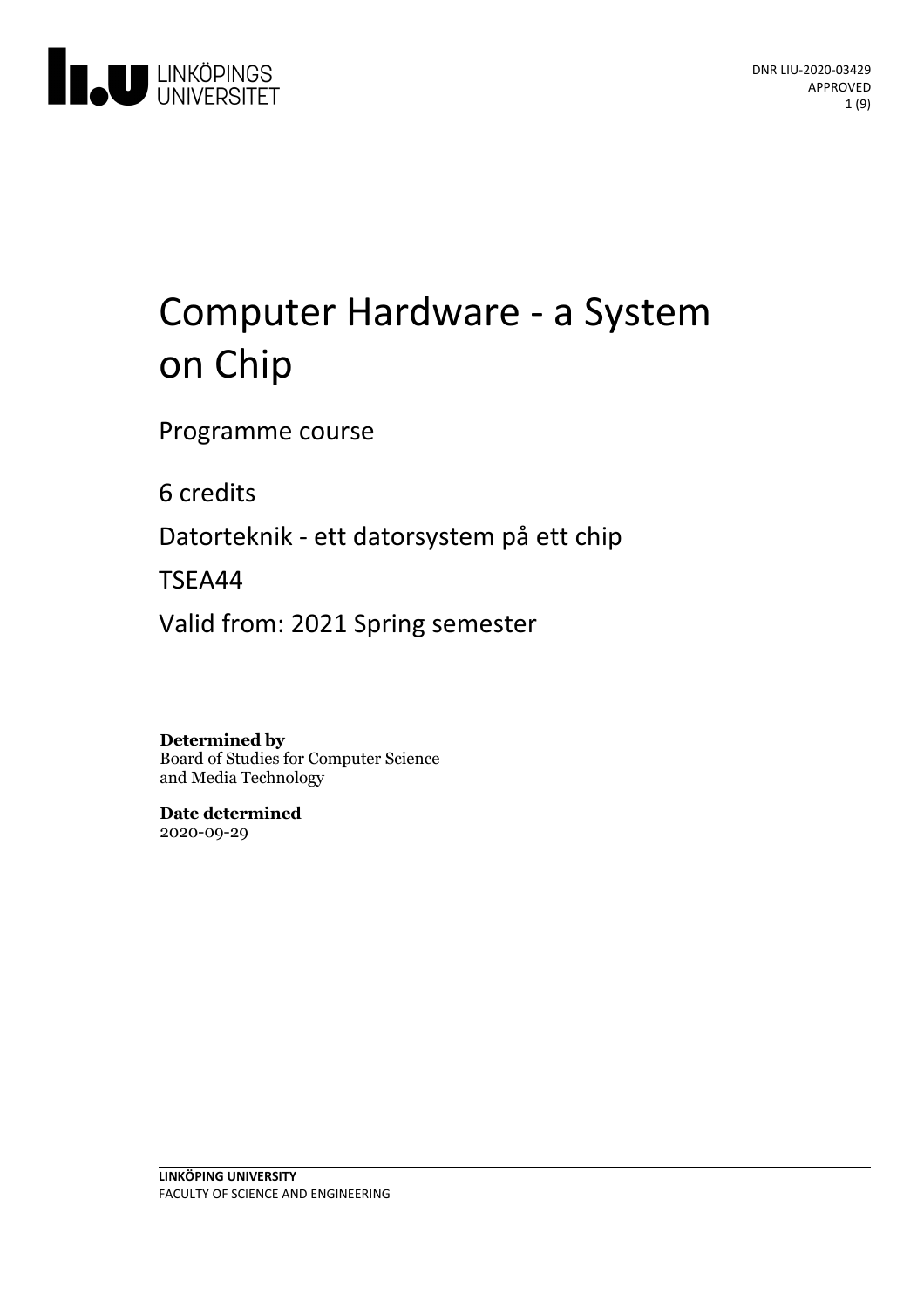# Main field of study

Computer Science and Engineering, Electrical Engineering

### Course level

Second cycle

### Advancement level

A1X

## Course offered for

- Master's Programme in Electronics Engineering
- Computer Science and Engineering, M Sc in Engineering
- Applied Physics and Electrical Engineering International, M Sc in Engineering
- Applied Physics and Electrical Engineering, M Sc in Engineering

# Specific information<br>The course is cancelled 2021.

The course is not available for exchange students

# Prerequisites

Switching Theory and Logical Design, Computer Hardware and Architecture, Digital Project Laboratory.

# Intended learning outcomes

The course intends to give hands-on experience on the design of an advanced application specific computer system on <sup>a</sup> chip with regard to performance, response time, testability, cost, interaction between hardware and software. After a completed course the student shall be able to:

- Integrate a computer of IP blocks to solve a specific problem
- Design and integrate accelerators
- Modify the instruction set of the computer to achieve speed up
- Design hardware to measure the performance of the computer
- Design application software in C/asm
- Implement the design in an FPGA

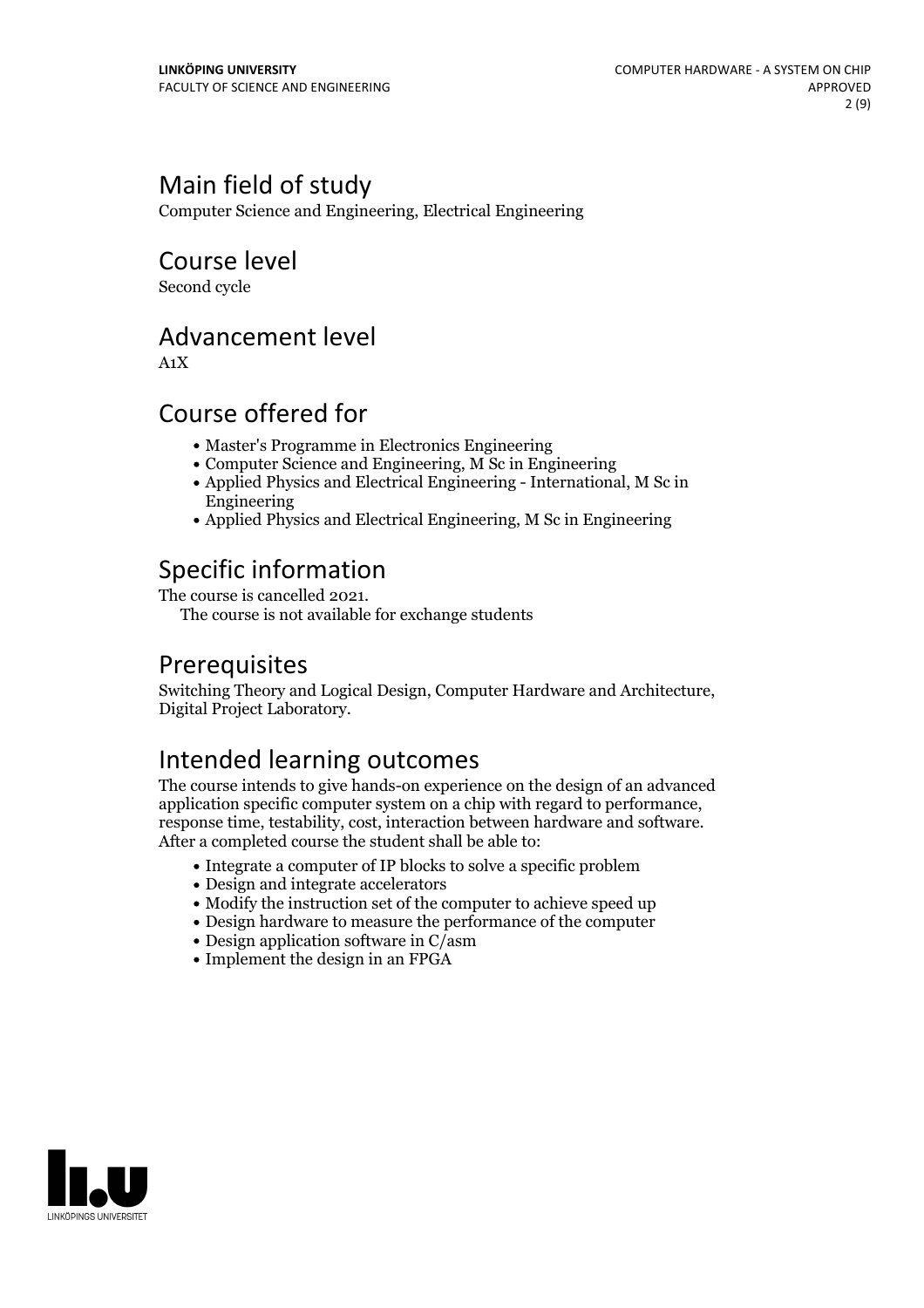### Course content

Large SystemVerilog blocks (IP blocks) are treated as components during the design phase. CPUs, interconnects, memories, I/O units are optimized for an application. Modification of a cross compiler for C/C++. Adaptation of OS (Linux) and application software. Simulation. Implementation in FPGA.

# Teaching and working methods

Lectures and laboratory work. During the laboratory work sub blocks of a complete embedded system are designed and tested, and finally documented in a written report.

## Examination

PRA1 Projects 6 credits U, G

Grades are given as'Fail' or 'Pass'.

### Grades

Two grade scale, older version, U, G

# Other information

#### **About teaching and examination language**

The teaching language is presented in the Overview tab for each course. The examination language relates to the teaching language as follows:

- If teaching language is Swedish, the course as a whole or in large parts, is taught in Swedish. Please note that although teaching language is Swedish, parts of the course could be given in English. Examination language is
- Swedish.<br>• If teaching language is Swedish/English, the course as a whole will be taught in English if students without prior knowledge of the Swedish language participate. Examination language is Swedish or English
- (depending on teaching language).<br>• If teaching language is English, the course as a whole is taught in English.<br>Examination language is English.

#### **Other**

The course is conducted in a manner where both men's and women's

experience and knowledge are made visible and developed. The planning and implementation of <sup>a</sup> course should correspond to the course syllabus. The course evaluation should therefore be conducted with the course syllabus as a starting point.

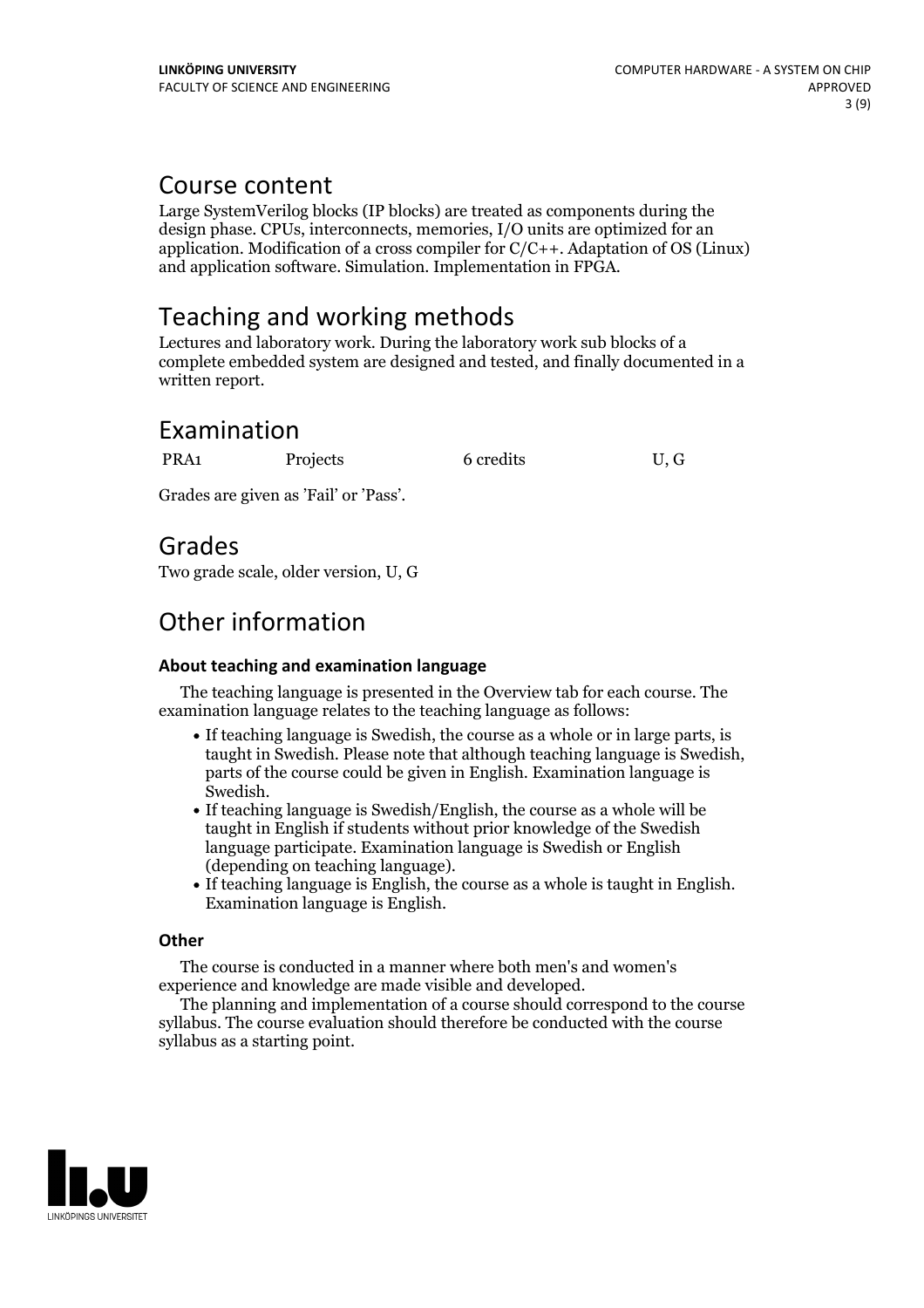### Department

Institutionen för systemteknik

### Director of Studies or equivalent Anders Nilsson

Examiner

Kent Palmkvist

### Course website and other links

<https://www.isy.liu.se/en/edu/kurs/TSEA44/>

## Education components

Preliminary scheduled hours: 44 h Recommended self-study hours: 116 h

# Course literature

**Books**

**Other** To be decided

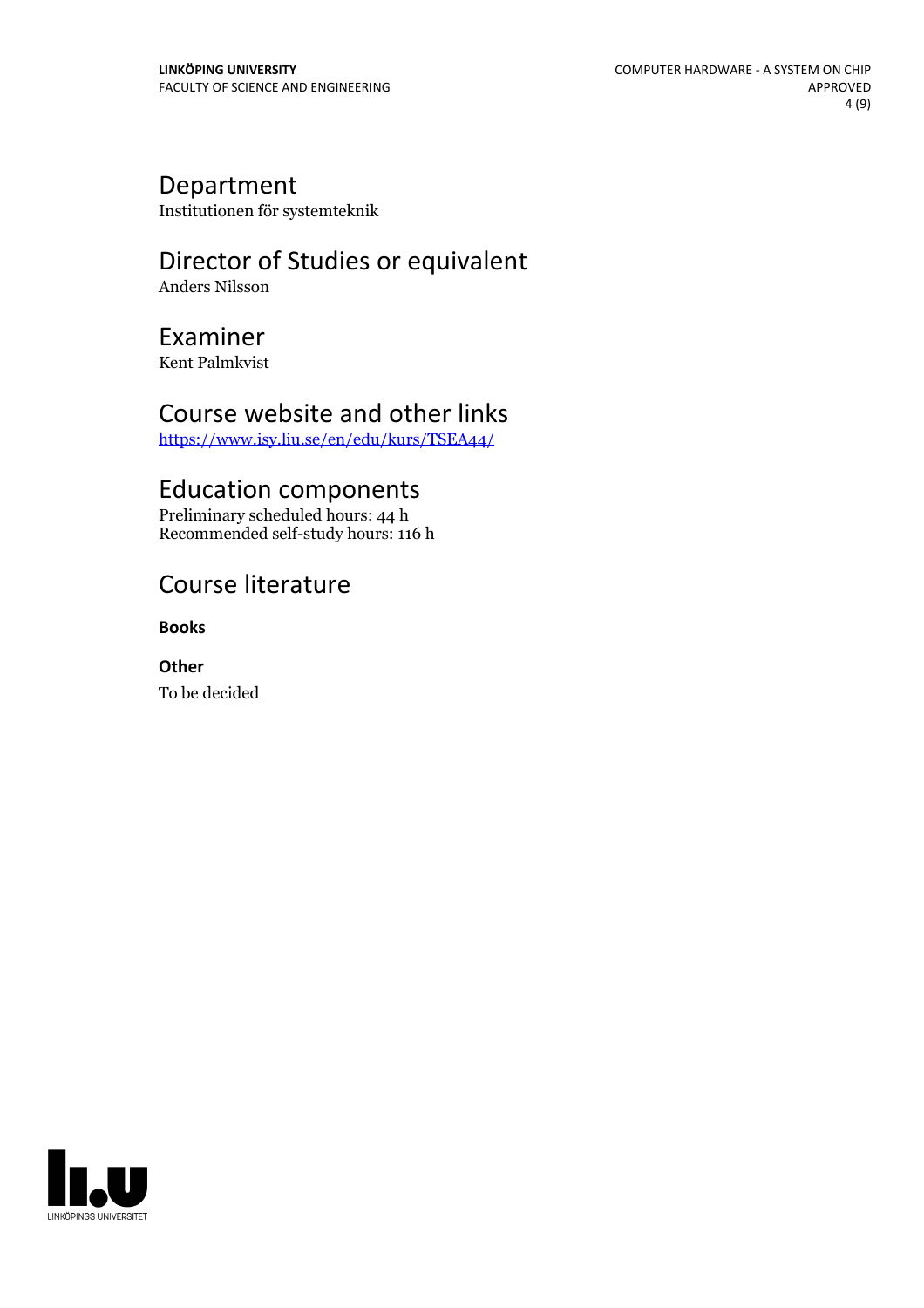# **Common rules**

#### **Course syllabus**

A syllabus must be established for each course. The syllabus specifies the aim and contents of the course, and the prior knowledge that a student must have in order to be able to benefit from the course.

### **Timetabling**

Courses are timetabled after a decision has been made for this course concerning its assignment to a timetable module.

#### **Interrupting a course**

The vice-chancellor's decision concerning regulations for registration, deregistration and reporting results (Dnr LiU-2015-01241) states that interruptions in study are to be recorded in Ladok. Thus, all students who do not participate in a course for which they have registered must record the interruption, such that the registration on the course can be removed. Deregistration from <sup>a</sup> course is carried outusing <sup>a</sup> web-based form: https://www.lith.liu.se/for-studenter/kurskomplettering?l=en.

### **Cancelled courses**

Courses with few participants (fewer than 10) may be cancelled or organised in a manner that differs from that stated in the course syllabus. The Dean is to deliberate and decide whether a course is to be cancelled or changed from the course syllabus.

### **Guidelines relatingto examinations and examiners**

For details, see Guidelines for education and examination for first-cycle and second-cycle education at Linköping University, Dnr LiU-2019-00920 (http://styrdokument.liu.se/Regelsamling/VisaBeslut/917592).

An examiner must be employed as a teacher at LiU according to the LiU Regulations for Appointments, Dnr LiU-2017-03931 (https://styrdokument.liu.se/Regelsamling/VisaBeslut/622784). For courses in second-cycle, the following teachers can be appointed as examiner: Professor (including Adjunct and Visiting Professor), Associate Professor (including Adjunct), Senior Lecturer (including Adjunct and Visiting Senior Lecturer), Research Fellow, or Postdoc. For courses in first-cycle, Assistant Lecturer (including Adjunct and Visiting Assistant Lecturer) can also be appointed as examiner in addition to those listed for second-cycle courses. In exceptional cases, a Part-time Lecturer can also be appointed as an examiner at both first- and second cycle, see Delegation of authority for the Board of Faculty of Science and Engineering.

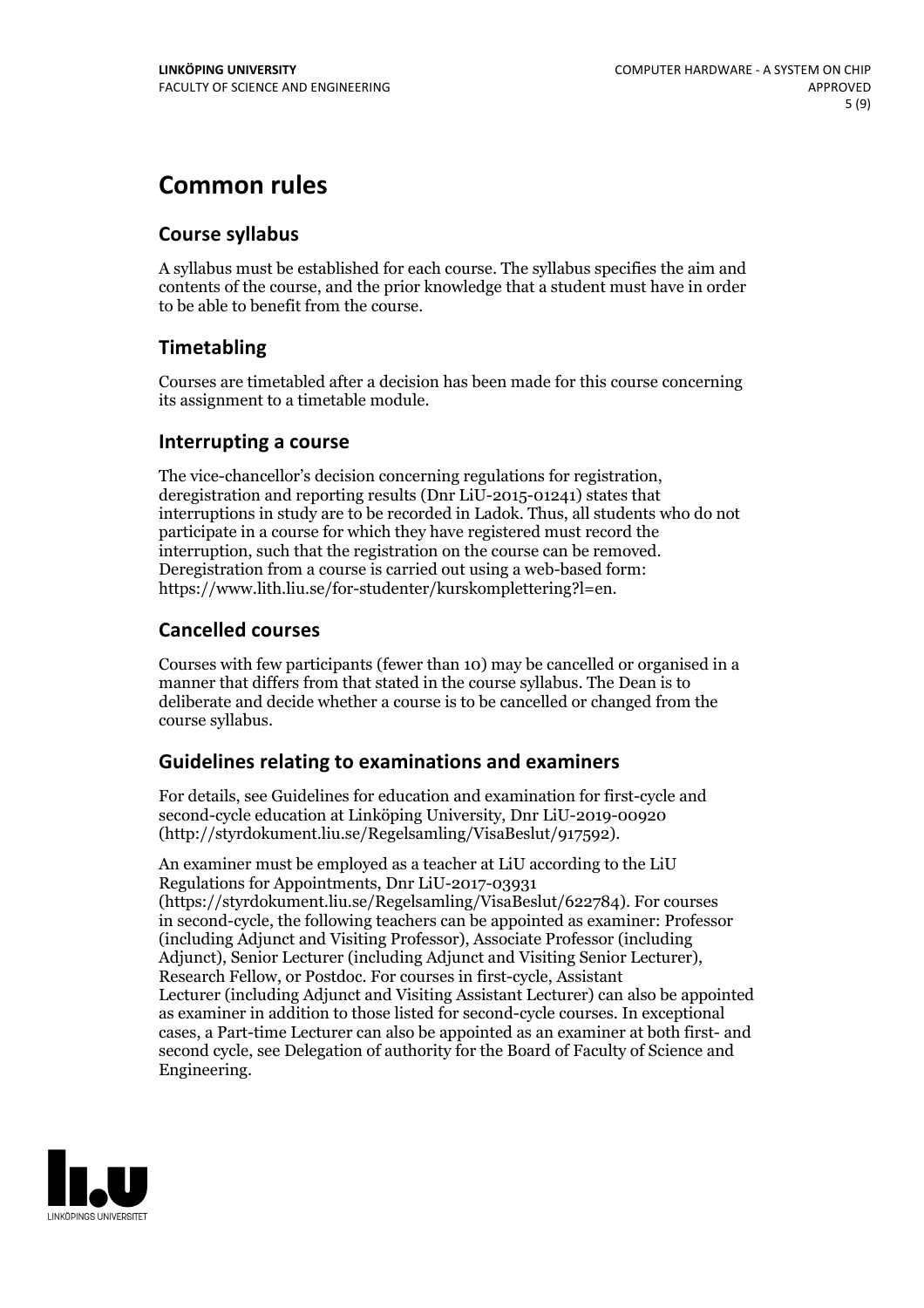#### **Forms of examination**

#### **Principles for examination**

Written and oral examinations and digital and computer-based examinations are held at least three times a year: once immediately after the end of the course, once in August, and once (usually) in one of the re-examination periods. Examinations held at other times are to follow a decision of the board of studies.

Principles for examination scheduling for courses that follow the study periods:

- courses given in VT1 are examined for the first time in March, with re-examination in June and August
- courses given in VT2 are examined for the first time in May, with re-examination in August and October
- courses given in HT1 are examined for the first time in October, with re-examination in January and August
- courses given in HT2 are examined for the first time in January, with re-examination in March and in August.

The examination schedule is based on the structure of timetable modules, but there may be deviations from this, mainly in the case of courses that are studied and examined for several programmes and in lower grades (i.e. 1 and 2).

Examinations for courses that the board of studies has decided are to be held in alternate years are held three times during the school year in which the course is given according to the principles stated above.

Examinations for courses that are cancelled orrescheduled such that they are not given in one or several years are held three times during the year that immediately follows the course, with examination scheduling that corresponds to the scheduling that was in force before the course was cancelled or rescheduled.

When a course is given for the last time, the regular examination and two re-<br>examinations will be offered. Thereafter, examinations are phased out by offering three examinations during the following academic year at the same times as the examinations in any substitute course. If there is no substitute course, three examinations will be offered during re-examination periods during the following academic year. Other examination times are decided by the board of studies. In all cases above, the examination is also offered one more time during the academic year after the following, unless the board of studies decides otherwise.

If a course is given during several periods of the year (for programmes, or on different occasions for different programmes) the board or boards of studies determine together the scheduling and frequency of re-examination occasions.

#### **Retakes of other forms of examination**

Regulations concerning retakes of other forms of examination than written examinations and digital and computer-based examinations are given in the LiU guidelines for examinations and examiners, http://styrdokument.liu.se/Regelsamling/VisaBeslut/917592.

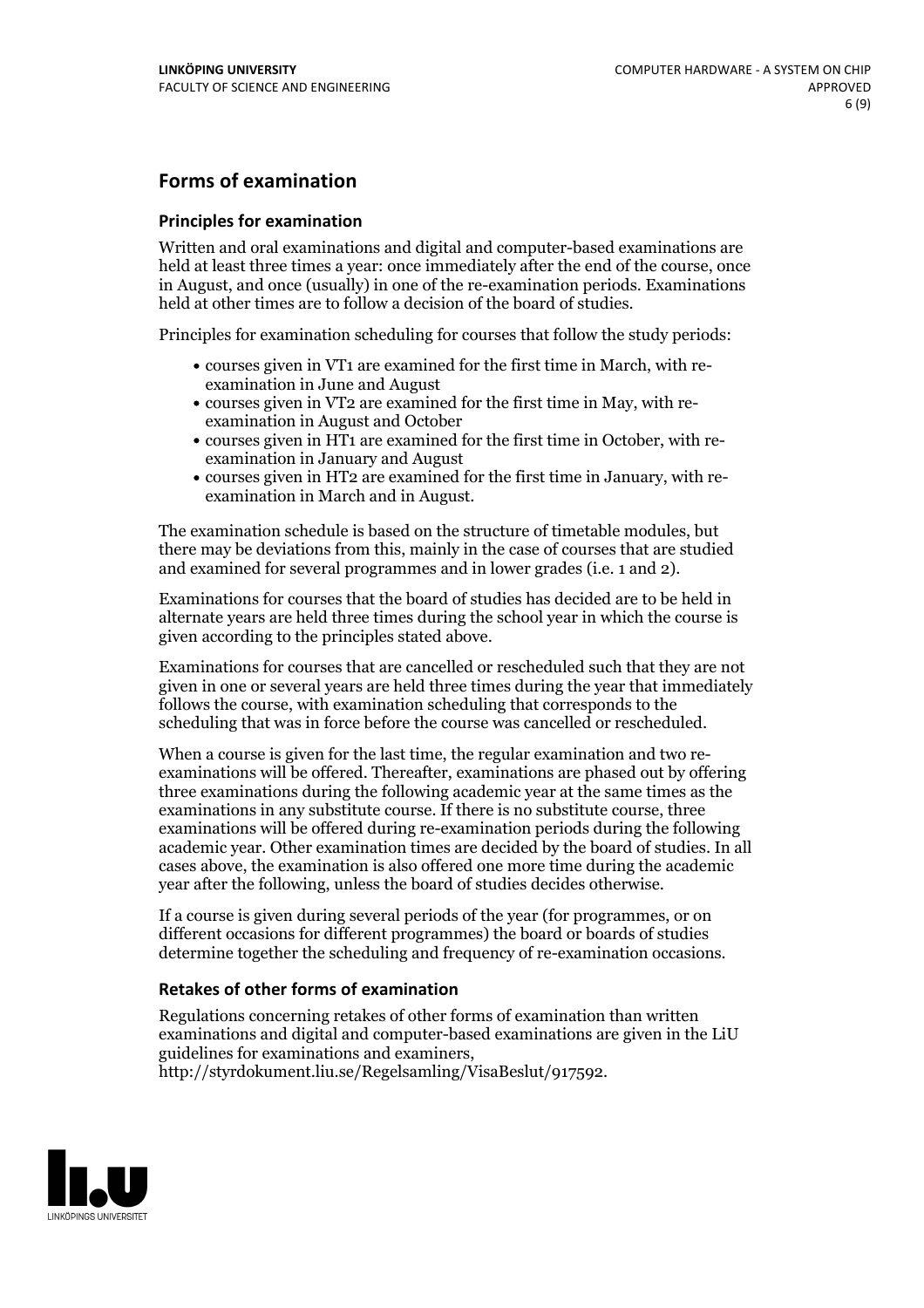#### **Registration for examination**

Until January 31 2021, the following applies according to previous guidelines: In order to take an written, digital or computer-based examination student must register in advance at the Student Portal during the registration period, which Candidates are informed of the location of the examination by email, four days in advance. Students who have not registered for an examination run the risk of being refused admittance to the examination, if space is not available.

From February 1 2021, new guidelines applies for registration for written, digital or computer-based examination, Dnr LiU-2020-02033 (https://styrdokument.liu.se/Regelsamling/VisaBeslut/622682).

Symbols used in the examination registration system:

\*\* denotes that the examination is being given for the penultimate time.

\* denotes that the examination is being given for the last time.

#### **Code of conduct for students during examinations**

Details are given in a decision in the university's rule book: http://styrdokument.liu.se/Regelsamling/VisaBeslut/622682.

#### **Retakes for higher grade**

Students at the Institute of Technology at LiU have the right to retake written examinations and digital and computer-based examinations in an attempt to achieve a higher grade. This is valid for all examination components with code "TEN", "DIT" and "DAT". The same right may not be exercised for other examination components, unless otherwise specified in the course syllabus.

A retake is not possible on courses that are included in an issued degree diploma.

#### **Grades**

The grades that are preferably to be used are Fail (U), Pass (3), Pass not without distinction  $(4)$  and Pass with distinction  $(5)$ .

- Grades U, 3, 4, 5 are to be awarded for courses that have written or digital examinations.<br>• Grades Fail (U) and Pass (G) may be awarded for courses with a large
- degree of practical components such as laboratory work, project work and
- $\bullet$  Grades Fail (U) and Pass (G) are to be used for degree projects and other independent work.

#### **Examination components**

The following examination components and associated module codes are used at the Faculty of Science and Engineering:

Grades U, 3, 4, 5 are to be awarded for written examinations (TEN) and

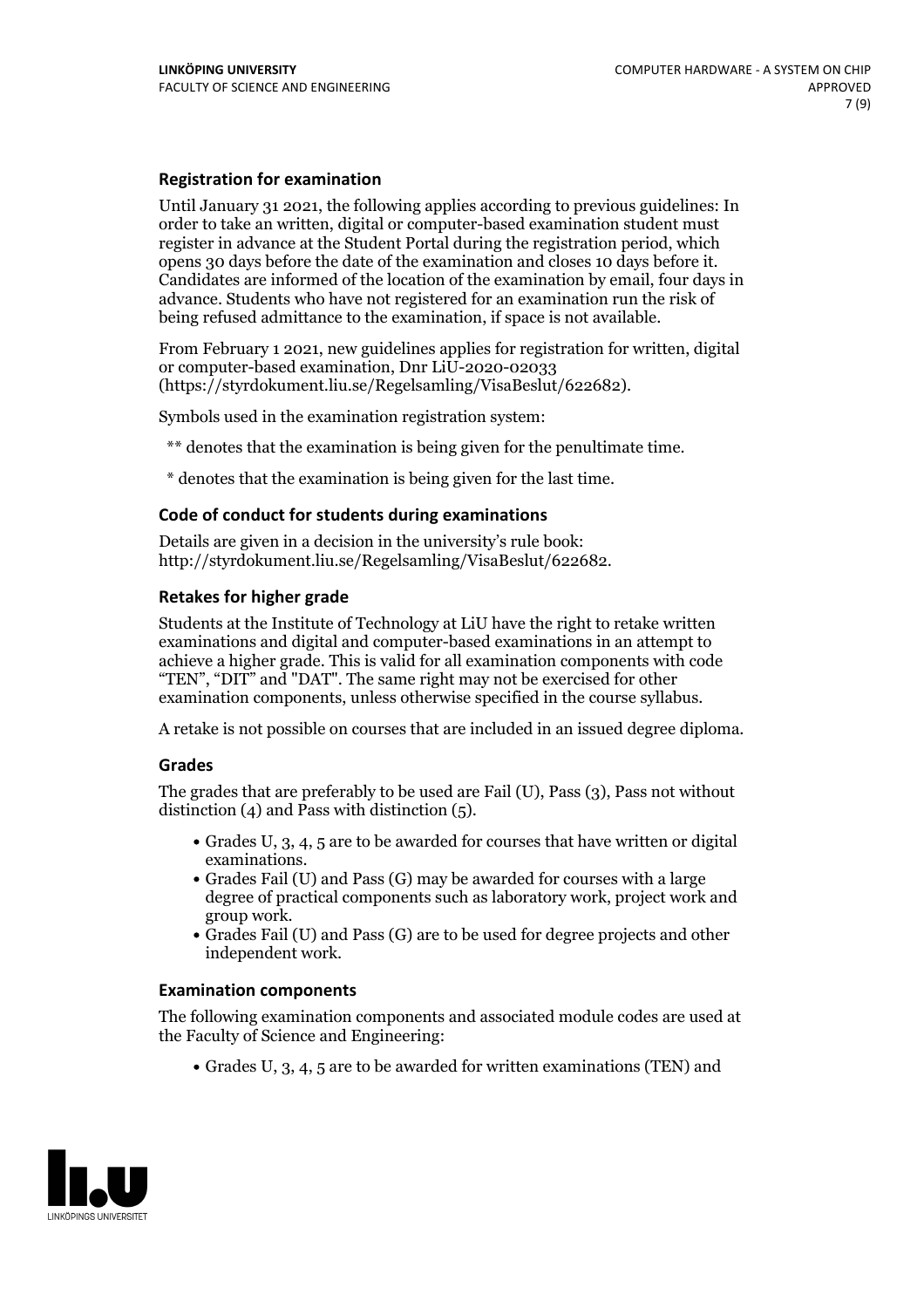- digital examinations (DIT).<br>• Examination components for which the grades Fail (U) and Pass (G) may be awarded are laboratory work (LAB), project work (PRA), preparatory written examination (KTR), digital preparatory written examination (DIK), oral examination (MUN), computer-based examination (DAT), home
- assignment (HEM), and assignment (UPG).<br>• Students receive grades either Fail (U) or Pass (G) for other examination components in which the examination criteria are satisfied principally through active attendance such as tutorial group (BAS) or examination item
- (MOM).<br>• Grades Fail (U) and Pass (G) are to be used for the examination components Opposition (OPPO) and Attendance at thesis presentation (AUSK) (i.e. part of the degree project).

In general, the following applies:

- 
- Mandatory course components must be scored and given <sup>a</sup> module code. Examination components that are not scored, cannot be mandatory. Hence, it is voluntary to participate in these examinations, and the voluntariness must be clearly stated. Additionally, if there are any associated conditions to the examination component, these must be clearly stated as well.<br>• For courses with more than one examination component with grades
- U,3,4,5, it shall be clearly stated how the final grade is weighted.

For mandatory components, the following applies: If special circumstances prevail, and if it is possible with consideration of the nature ofthe compulsory component, the examiner may decide to replace the compulsory component with another equivalent component. (In accordance with the LiU Guidelines for education and examination for first-cycle and second-cycle education at Linköping University, http://styrdokument.liu.se/Regelsamling/VisaBeslut/917592).

For written examinations, the following applies: If the LiU coordinator for students with disabilities has granted a student the right to an adapted examination for a written examination in an examination hall, the student has the right to it. If the coordinator has instead recommended for the student an adapted examination or alternative form of examination, the examiner may grant this if the examiner assesses that it is possible, based on consideration of the course objectives. (In accordance with the LiU Guidelines for education and examination for first-cycle and second-cycle education at Linköping University, http://styrdokument.liu.se/Regelsamling/VisaBeslut/917592).

#### **Reporting of examination results**

The examination results for a student are reported at the relevant department.

#### **Plagiarism**

For examinations that involve the writing of reports, in cases in which it can be assumed that the student has had access to other sources (such as during project work, writing essays, etc.), the material submitted must be prepared in accordance